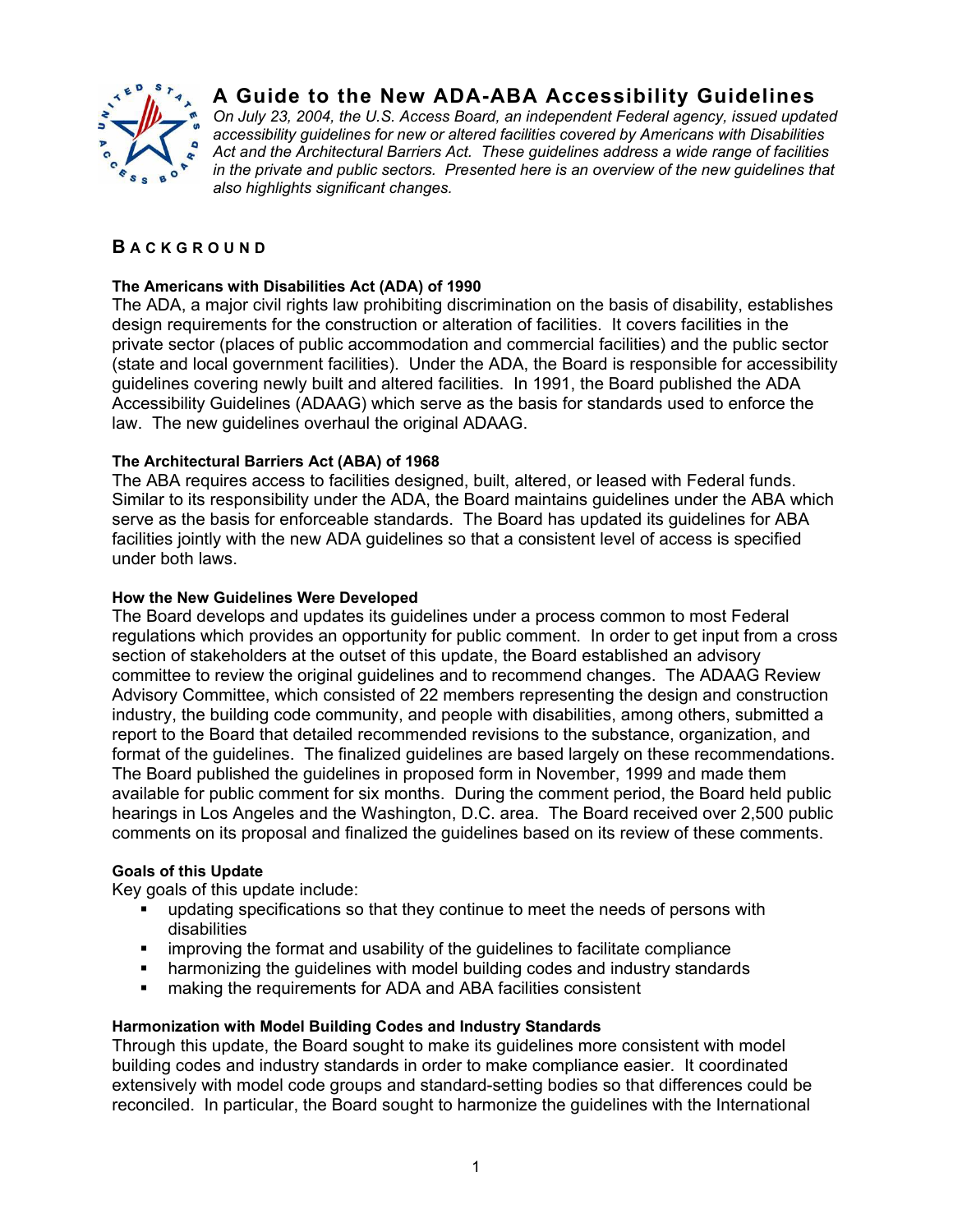Building Code (IBC) and access standards issued through the American National Standards Institute (ANSI). Used by a growing number of states and local jurisdictions, the IBC contains scoping provisions for accessibility. The ANSI A117.1 standard, a voluntary consensus standard, provides technical criteria referenced by the IBC. A number of revisions were made to the guidelines for consistency with these and other model codes and standards. In addition, the Board worked to resolve remaining differences by advocating changes to the IBC and the ANSI A117.1 standard based on the new guidelines.

#### **When will the new guidelines take effect?**

The Board's guidelines are not mandatory on the public, but instead serve as the baseline for enforceable standards (which are) maintained by other Federal agencies. In this respect, they are similar to a model building code in that they are not required to be followed except as adopted by an enforcing authority. Under the ADA, the Department of Justice (and in the case of transit facilities, the Department of Transportation) are responsible for enforceable standards based on the Board's guidelines. These agencies will update their ADA standards based on the new guidelines. In doing so, they will indicate when the new standards are to be followed. Several other agencies (the General Services Administration, Department of Defense, Department of Housing and Urban Development, and the U.S. Postal Service) hold a similar responsibility for standards used to enforce the ABA.

# **Existing Facilities**

The ADA and ABA guidelines cover new construction and planned alterations and generally do not apply to existing facilities except where altered. Facilities built or altered according to earlier versions of the ADA or ABA standards will not necessarily have to meet the updated version except where they are subsequently altered or renovated. The Department of Justice, which regulates requirements for existing facilities under the ADA, intends to address coverage of facilities built or altered according to the original ADA standards in its rulemaking to update the standards. It will also address facilities retrofitted under ADA provisions for existing facilities, such as the requirement for barrier removal in places of public accommodation. With respect to ABA facilities, the Board has clarified in the guidelines that facilities built to earlier ABA standards are subject to the new requirements only in relation to planned alterations.

# **O VER V I E W**

#### **Organization and Format**

The updated guidelines feature:

- a new numbering system consistent with model codes
- a more streamlined structure and organization of chapters
- updated scoping and technical provisions, with a greater structural delineation between them
- **new figures and commentary (advisory information)**
- provision of all figure-based information in written text

#### **A Rule in Three Parts**

The Board coordinated its update of the ADA and ABA guidelines into a single rule. The final rule contains updated scoping provisions, which specify what has to be accessible, and technical requirements, which spell out how access is achieved. It contains three parts: a scoping document for ADA facilities (Part I), a scoping document for ABA facilities (Part II), and a common set of technical criteria referenced by both scoping documents (Part III).

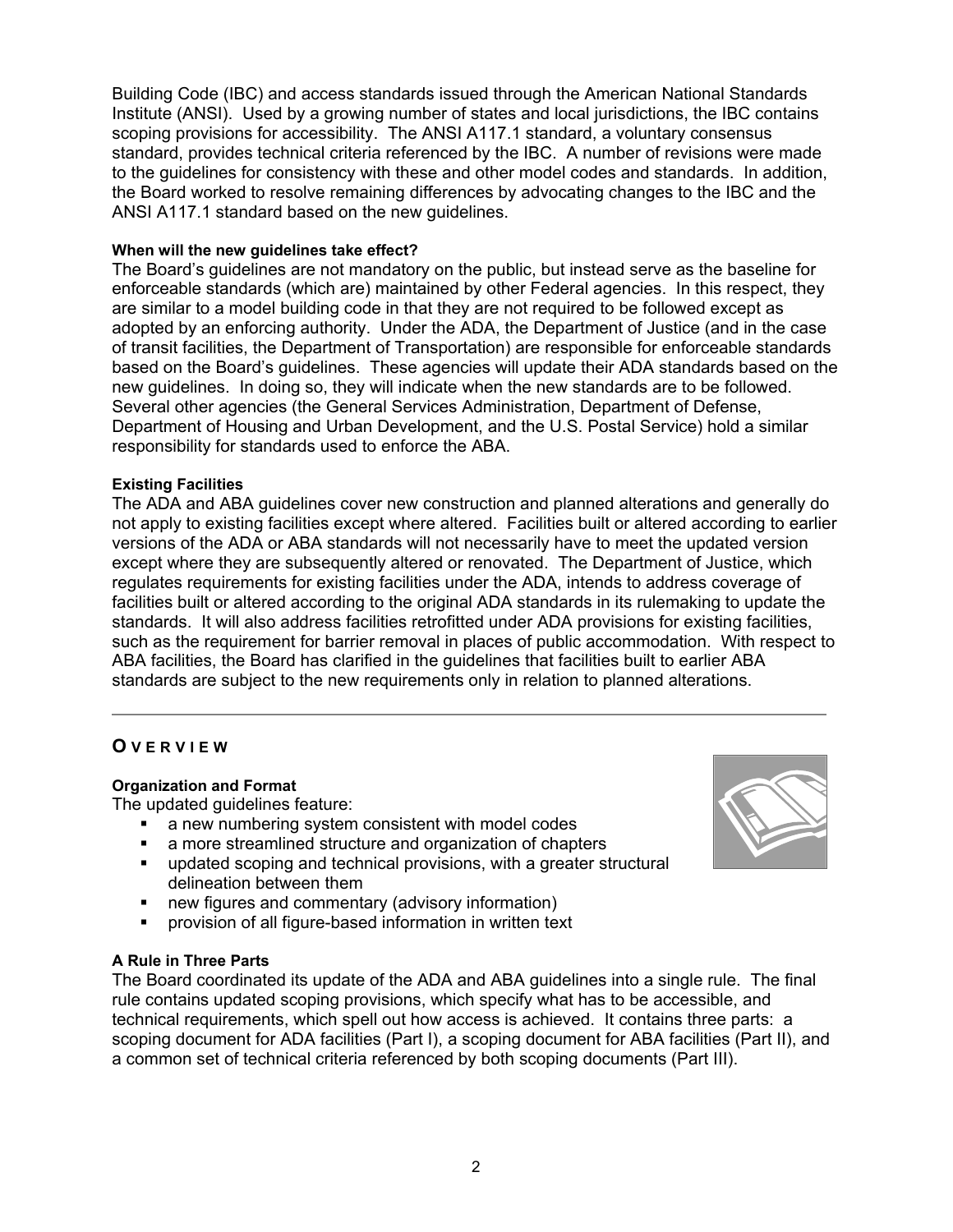#### **Supplements to ADAAG**

The Board previously developed supplements to the original ADA guidelines that are specific to different types of facilities and elements:

- state and local government facilities, including courthouses and prisons (1998)
- **•** building elements designed for children's use (1998)
- $\blacksquare$  play areas (2000)
- **•** recreation facilities (2002)

These supplements are included in the new guidelines. They have been revised for consistency with the format and approach of the new document, but their substance remains unchanged.

## **S UMMARY**

# **PART I: ADA APPLICATION AND SCOPING (CHAPTERS 1 AND 2)**

## **Chapter 1: Application and Administration**

The guidelines include general provisions that recognize the purpose of the guidelines (101), specifications for adults and children (102), equivalent facilitation, which permits departures providing equal or greater access (103), conventions (104), referenced standards (105), and definitions (106). These provisions include instructions on applying the guidelines, such as conventions concerning specified dimensions. Throughout the guidelines, the Board has replaced absolute dimensions with specified ranges wherever practicable to facilitate compliance.

The guidelines reference several model building codes and industry standards. These include industry standards for powered doors, elevators, platform lifts, and play surfacing and equipment. Requirements for means of egress and fire alarms are addressed through references to the International Building Code (IBC) and the National Fire Alarm Code (NFPA 72). The guidelines reference the most recent editions of these codes and standards.

#### **Chapter 2: Scoping Requirements**

Chapter 2 is comprised of provisions that specify which spaces and elements are required to comply. The format and content of the guidelines reinforce the underlying premise that all areas of newly constructed facilities are required to be accessible unless otherwise noted. Consequently, exceptions from the requirements are more thoroughly covered.

The new guidelines enhance coverage of employee work areas. The original ADA guidelines specified that work areas be on an accessible route so that persons with disabilities can approach, enter, and exit the space. In addition to this, the new guidelines also require the accessibility of circulation paths within sizable (1000 square feet or more) work areas (203.9). They also address accessible means of egress from work areas and connections for visual alarms. Another notable revision concerns press boxes, which by their elevation and location have posed challenges to access. The new guidelines include an exception for certain press boxes based on their size, elevation, and location (206.2).

Other revisions include:

 enhanced scoping for public entrances (206.4), van parking (208), passenger loading zones (209), stairways (210), and telecommunication devices (TTYs) at pay phones for persons with hearing or speech impairments (217);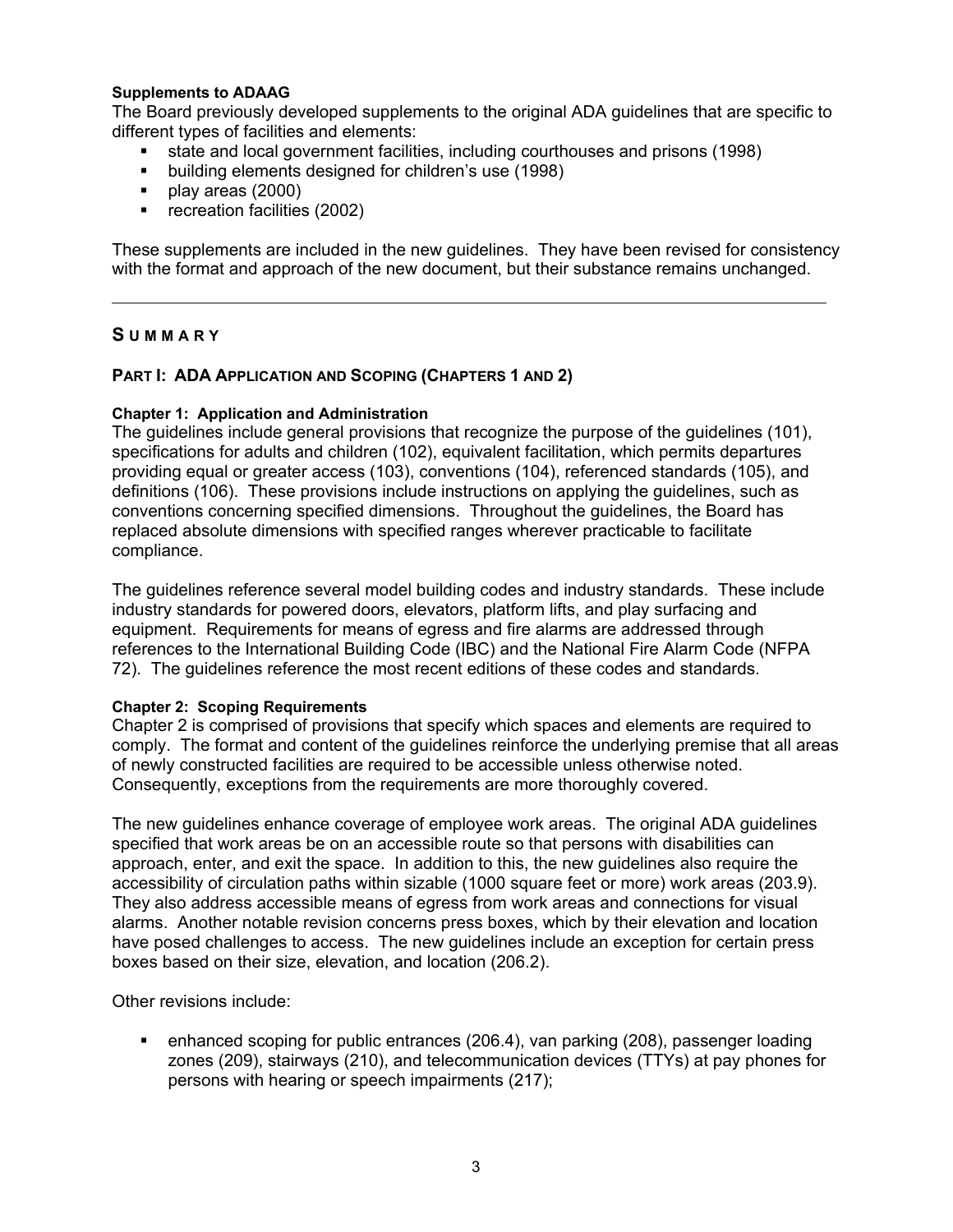- new or clarifying provisions covering access to different types of elevators (destinationoriented, limited-use/ limited application or "LULA," and residential elevators) (206), drinking fountains (211), kitchens, kitchenettes, and sinks (212), washing machines and clothes dryers (214), signs (216), dispersed wheelchair seating (221), windows (229), and residential dwelling units (233);
- reduced scoping for unisex toilet rooms located at a single location (half instead of all) (213), and for wheelchair spaces in large assembly areas (221).

## **PART II: ABA APPLICATION AND SCOPING (CHAPTERS F1 AND F2)**

Application and scoping requirements for ABA facilities are based on those for ADA facilities to ensure a consistent level of access. There are differences in certain areas which stem from variations between the ADA and ABA statutes. For example, the ABA is broader in its coverage of employee work areas, a difference reflected in the updated guidelines. Exceptions for work areas that limit coverage in the ADA scoping document are not included in the ABA counterpart. Other ABA provisions that differ from the ADA document concern modifications and waivers (F103), definitions (F106), additions (F202.2), leased facilities (F202.6), existing elements (F203), and residential facilities (F234).

#### **PART III: TECHNICAL REQUIREMENTS (CHAPTERS 3 – 10)**

Part III contains technical chapters referenced by the ADA and ABA scoping documents.

#### **Chapter 3: Building Blocks**

Chapter 3 provides criteria for basic elements considered to be the "building blocks" of accessibility as established by the guidelines, including ground and floor surfaces (302), changes in level (303), wheelchair turning space (304), clear floor space (305), knee and toe clearances (306), protruding objects (307), reach ranges (308), and operable parts (309).

The guidelines specify reach ranges according to the approach (forward or side). A significant change of this chapter reduces the maximum side reach range from 54 to 48 inches, the height specified for forward reaches. This change, which was recommended by the ADAAG Review Advisory Committee and strongly supported by public comments, includes exceptions for certain elements, such as gas pumps.

#### **Chapter 4: Accessible Routes**

All components of accessible routes have been combined into one chapter that covers walking surfaces (403), doors (404), ramps (405), curb ramps (406), elevators (407 - 409), and platform lifts (410).

New specifications are provided that clarify access at recessed doors, ramps (edge protection), and curb ramps (top landings). Provisions for elevators recognize a greater range of designs and dimensions for standard cars and include new technical criteria for other types of elevators: destination-oriented, limited-use/ limited-application, and residential. Provisions for platform lifts have been updated and reference a new industry standard (ASME A18.1).

The original guidelines required detectable warnings, a distinctive tactile surfacing, on the surface of curb ramps and other areas to alert people with vision impairments of their approach to streets and drop-offs at boarding platforms. The new guidelines do not include a requirement for detectable warnings at curb ramps or hazardous vehicular areas since the Board is revisiting this issue in a separate rulemaking on accessible public rights-of-way. (Under the new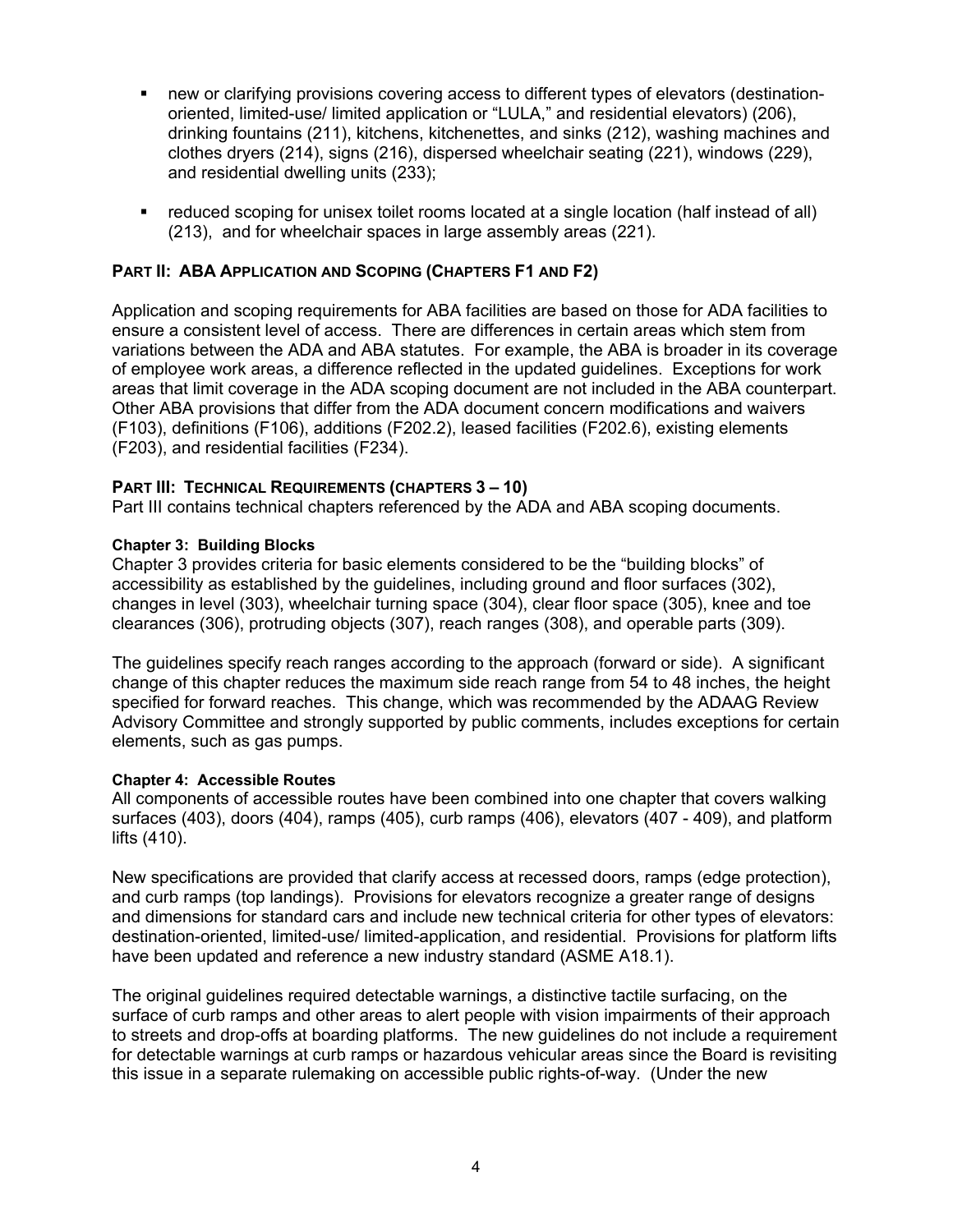guidelines detectable warnings are still required along the edges of boarding platforms in transit facilities.)

# **Chapter 5: General Site and Building Elements**

This chapter contains requirements for parking (502), passenger loading zones (503), stairways (504), and handrails (505). Revisions of this chapter include a new provision specific to angled van parking spaces and revamped specifications for handrails that will permit a greater range of designs and shapes.

## **Chapter 6: Plumbing Elements and Facilities**

Specifications for plumbed fixtures address drinking fountains (602), toilet and bathrooms (603), water closets and compartments (604), urinals (605), lavatories and sinks (606), bathtubs (607), showers (608), grab bars (609), tub and shower seats (610), washing machines and clothes dryers (611), and saunas and steam rooms (612).

Some provisions have been revised to help improve compliance as well as access. For example, an absolute dimension for the centerline placement of toilets (18") has been replaced with a range (16" – 18"). To improve access and allow side transfers at toilets, lavatories are no longer permitted to overlap the required clear space aside toilets.

Other changes of this chapter concern drinking fountains (side approach access is no longer permitted at wheelchair accessible units), shower compartments (specifications for water temperature, spray units, and curbs), and new criteria for washing machines and clothes dryers.

## **Chapter 7: Communication Elements and Features**

This chapter provides technical criteria for communication elements such as fire alarms (702), signs (703), telephones (704), detectable warnings (705), assistive listening systems (706), ATMs and fare machines (707), and two-way communication systems (708). Substantive changes include:

- addressing technical criteria for fire alarms through the National Fire Alarm Code (NFPA 72), which effectively overhauls specifications for visual alarms in a manner that will facilitate compliance while enhancing design and installation options
- **•** revamped specifications for signs
- new specifications for the capabilities and sound quality of assistive listening systems that derive from Board-sponsored research
- **EXED improved access at ATMs and fare machines for persons with vision impairments** through detailed criteria for audible output and tactile markings
- revised specifications for detectable warnings to allow a greater range of designs and products

#### **Chapter 8: Special Rooms, Spaces, and Elements**

Various types of occupancies and spaces are addressed in Chapter 8. These include: assembly areas (802), dressing, fitting, and locker rooms (803), kitchens and kitchenettes (804), medical care facilities (805), transient lodging (806), holding and housing cells (807), courtrooms (808), residential dwelling units (809), transportation facilities (810), and storage (811). The new guidelines are structured to make provisions for certain types of facilities or spaces more integral to the document as a whole. Some provisions specific to these facilities that cover elements also addressed for facilities generally are located in other chapters. For example, Chapter 6 (Plumbing Elements and Facilities) includes provisions specific to toilet and bathing facilities in residential dwelling units.